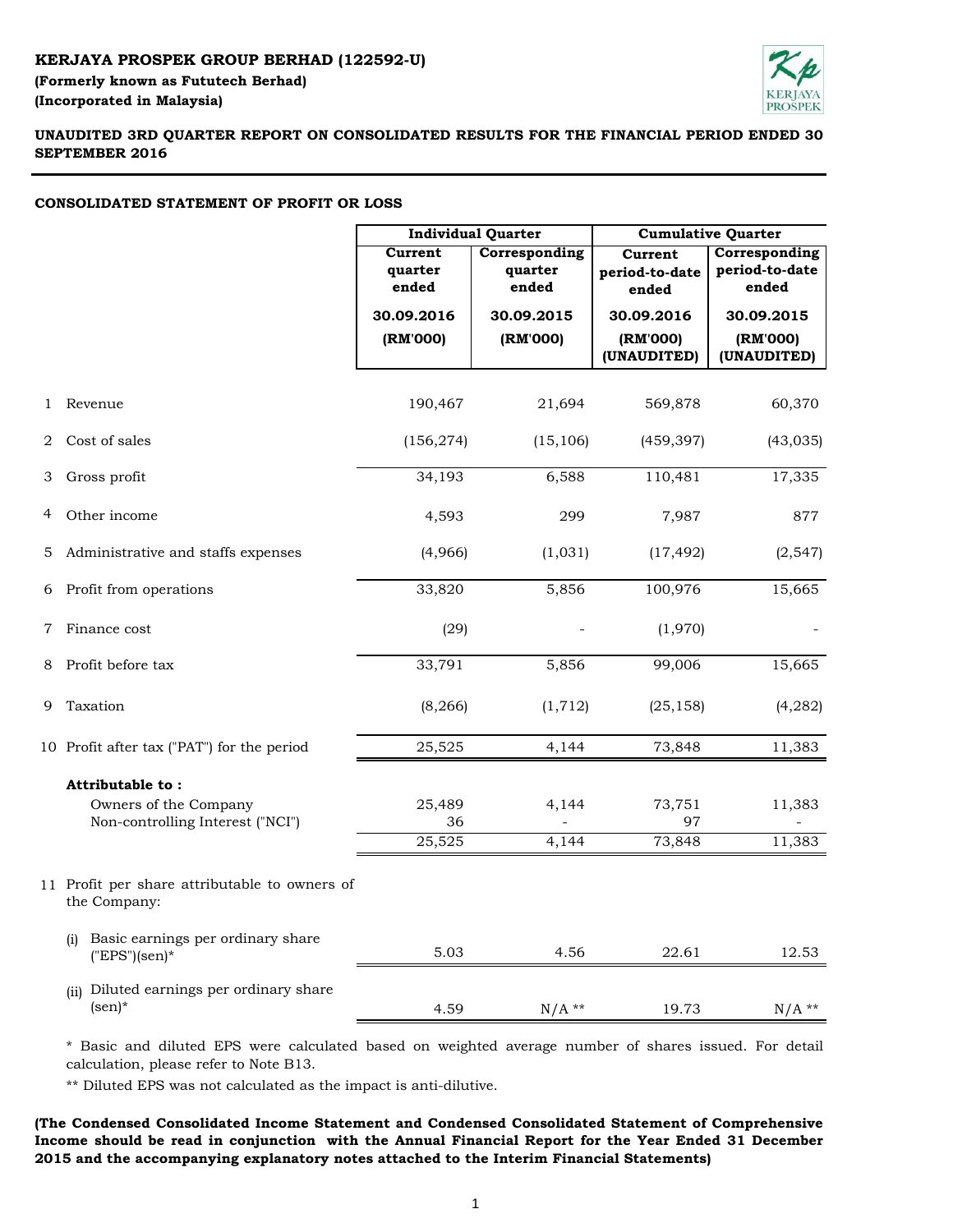

**UNAUDITED 3RD QUARTER REPORT ON CONSOLIDATED RESULTS FOR THE FINANCIAL PERIOD ENDED 30 SEPTEMBER 2016**

|   |                                            | <b>Individual Quarter</b>                             |                                                             | <b>Cumulative Quarter</b>                                                   |                                                                                   |  |
|---|--------------------------------------------|-------------------------------------------------------|-------------------------------------------------------------|-----------------------------------------------------------------------------|-----------------------------------------------------------------------------------|--|
|   |                                            | Current<br>quarter<br>ended<br>30.09.2016<br>(RM'000) | Corresponding<br>quarter<br>ended<br>30.09.2015<br>(RM'000) | Current<br>period-to-date<br>ended<br>30.09.2016<br>(RM'000)<br>(UNAUDITED) | Corresponding<br>period-to-date<br>ended<br>30.09.2015<br>(RM'000)<br>(UNAUDITED) |  |
|   |                                            |                                                       |                                                             |                                                                             |                                                                                   |  |
| 1 | PAT for the period                         | 25,525                                                | 4,144                                                       | 73,848                                                                      | 11,383                                                                            |  |
| 2 | Other Comprehensive Expense:               |                                                       |                                                             |                                                                             |                                                                                   |  |
|   | - Foreign currency translation differences | (3)                                                   | (7)                                                         | (3)                                                                         | (15)                                                                              |  |
| 3 | Total comprehensive income for the period  | 25,522                                                | 4,137                                                       | 73,845                                                                      | 11,368                                                                            |  |
|   | Attributable to:                           |                                                       |                                                             |                                                                             |                                                                                   |  |
|   | Owners of the Company                      | 25,486                                                | 4,137                                                       | 73,748                                                                      | 11,368                                                                            |  |
|   | Non-controlling Interest ("NCI")           | 36                                                    |                                                             | 97                                                                          | ۰                                                                                 |  |
|   |                                            | 25,522                                                | 4,137                                                       | 73,845                                                                      | 11,368                                                                            |  |

## **CONSOLIDATED STATEMENT OF PROFIT OR LOSS AND OTHER COMPREHENSIVE INCOME**

**(The Condensed Consolidated Income Statement and Condensed Consolidated Statement of Comprehensive Income** should be read in conjunction with the Annual Financial Report for the Year Ended 31 December 2015 and the **accompanying explanatory notes attached to the Interim Financial Statements)**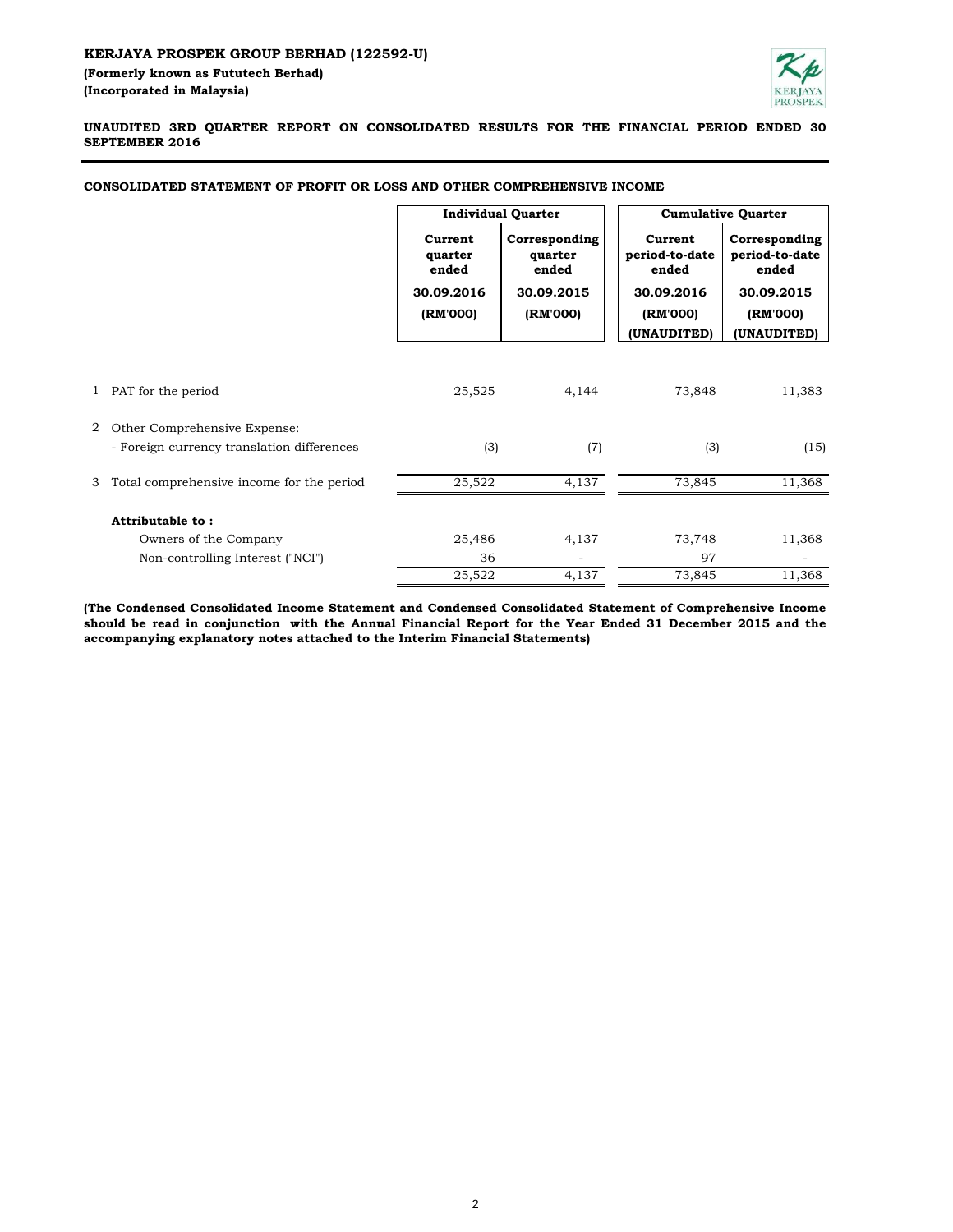

# **UNAUDITED 3RD QUARTER REPORT ON CONSOLIDATED RESULTS FOR THE FINANCIAL PERIOD ENDED 30 SEPTEMBER 2016**

# **CONSOLIDATED STATEMENT OF FINANCIAL POSITION**

|                                                             | As at<br>30.09.2016<br>(RM'000)<br>(UNAUDITED) | As at<br>31.12.2015<br>(RM'000)<br>(AUDITED) |
|-------------------------------------------------------------|------------------------------------------------|----------------------------------------------|
| <b>ASSETS</b>                                               |                                                |                                              |
| <b>Non Current Assets</b>                                   |                                                |                                              |
| Property, Plant and Equipment                               | 58,794                                         | 6,893                                        |
| <b>Investment Properties</b>                                | 7,475                                          | 3,725                                        |
| Other Investments                                           | 43                                             | 43                                           |
| Intangible Assets                                           | 96                                             | 31                                           |
| Goodwill                                                    | 353,134                                        |                                              |
| <b>Trade Debtors</b>                                        | 119,009                                        | 7,656                                        |
| Deferred tax assets                                         | 1,977                                          |                                              |
|                                                             | 540,528                                        | 18,348                                       |
| <b>Current Assets</b>                                       |                                                |                                              |
| Inventories                                                 | 46,409                                         | 45,915                                       |
| <b>Trade Debtors</b>                                        | 181,158                                        | 66,628                                       |
| Accrued billings due to property development                | 5,752                                          | 9,141                                        |
| Other Assets, Debtors and Deposits                          | 32,089                                         | 6,504                                        |
| Tax Recoverables                                            | 351                                            | 73                                           |
| <b>Fixed Deposits</b>                                       | 66,869                                         |                                              |
| Cash and Bank Balances                                      | 42,359                                         | 11,796                                       |
|                                                             | 374,987                                        | 140,057                                      |
| <b>TOTAL ASSETS</b>                                         | 915,515                                        | 158,405                                      |
| <b>EQUITY AND LIABILITIES</b>                               |                                                |                                              |
| <b>Equity Attributable to Equity Holders of the Company</b> |                                                |                                              |
| Share Capital                                               | 253,847                                        | 45,861                                       |
| Share Premium                                               | 329,500                                        | 375                                          |
| <b>Other Reserves</b>                                       | 293                                            | 296                                          |
| Redeemable Convertible Preference Shares ("RCPS")           | 36,523                                         |                                              |
| <b>Accumulated Profit</b>                                   | 115,260                                        | 61,787                                       |
|                                                             | 735,423                                        | 108,319                                      |

| 735.423 | 108,319 |  |
|---------|---------|--|
| 427     | -       |  |
| 735.850 | 108,319 |  |
|         |         |  |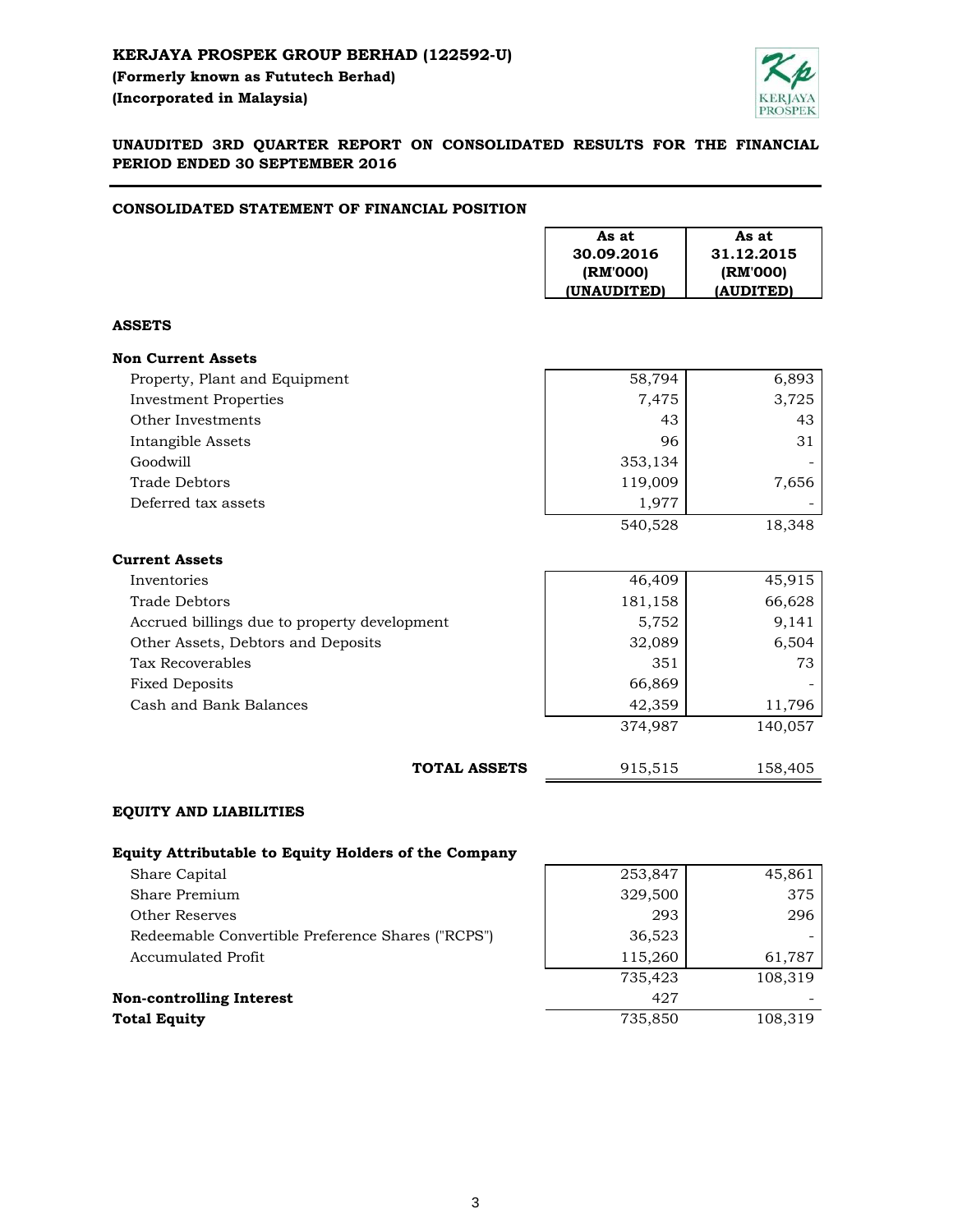

# **UNAUDITED 3RD QUARTER REPORT ON CONSOLIDATED RESULTS FOR THE FINANCIAL PERIOD ENDED 30 SEPTEMBER 2016**

# **CONSOLIDATED STATEMENT OF FINANCIAL POSITION (CONT'D)**

| <b>Non Current Liabilities</b>                                                                               |         |         |
|--------------------------------------------------------------------------------------------------------------|---------|---------|
| Trade Payables                                                                                               | 33,132  | 3,218   |
| <b>RCPS</b>                                                                                                  | 2,105   |         |
| Deferred tax liabilities                                                                                     | 4,790   | 509     |
|                                                                                                              | 40,027  | 3,727   |
| <b>Current Liabilities</b>                                                                                   |         |         |
| Trade Payables                                                                                               | 118,096 | 28,306  |
| Other Payables, Accruals and Liabilities                                                                     | 9,834   | 5,216   |
| <b>Borrowings</b>                                                                                            |         | 11,195  |
| Provision for Taxation                                                                                       | 11,708  | 1,642   |
|                                                                                                              | 139,638 | 46,359  |
| <b>Total Liabilities</b>                                                                                     | 179,665 | 50,086  |
| TOTAL EQUITY AND LIABILITIES                                                                                 | 915,515 | 158,405 |
| Net assets per share attributable to owners of the Company<br>(based on ordinary shares of RM0.50 each) (RM) | 1.45    | 1.19    |

**(The Condensed Consolidated Statement of Financial Position should be read in conjunction with the Annual Financial Report for the Year Ended 31 December 2015 and the accompanying explanatory notes attached to the Interim Financial Statements)**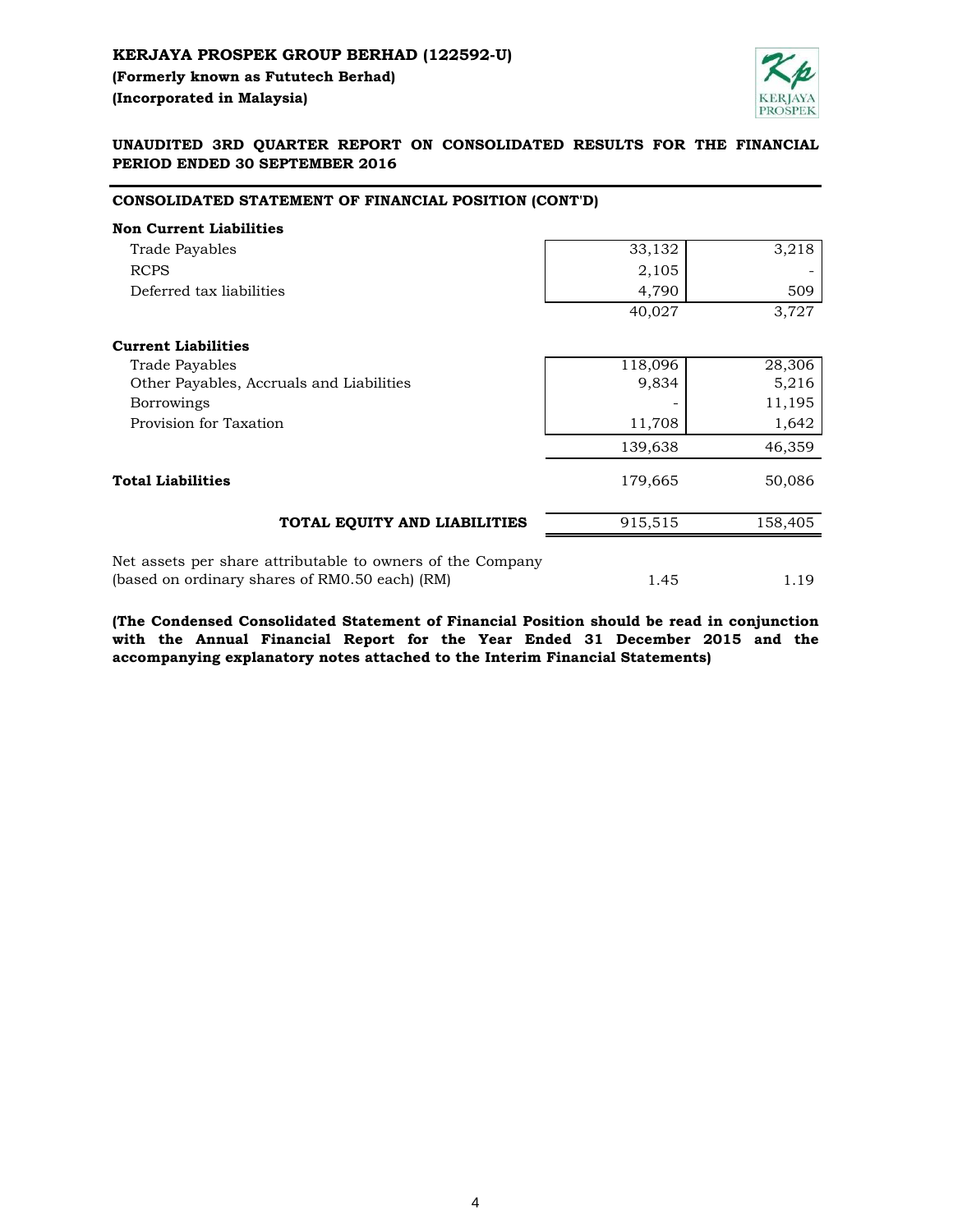

**UNAUDITED 3RD QUARTER REPORT ON CONSOLIDATED RESULTS FOR THE FINANCIAL PERIOD ENDED 30 SEPTEMBER 2016**

# **CONSOLIDATED STATEMENTS OF CHANGES IN EQUITY**

|                                                                                                                                        | Attributable to Equity Holders of the Company |                                          |                                           |                              |                                                |                                                 |                                  |
|----------------------------------------------------------------------------------------------------------------------------------------|-----------------------------------------------|------------------------------------------|-------------------------------------------|------------------------------|------------------------------------------------|-------------------------------------------------|----------------------------------|
|                                                                                                                                        |                                               |                                          |                                           |                              |                                                |                                                 |                                  |
|                                                                                                                                        | <b>Share</b><br>Capital<br><b>RM'000</b>      | <b>Share</b><br>Premium<br><b>RM'000</b> | Other<br><b>Reserves</b><br><b>RM'000</b> | <b>RCPS</b><br><b>RM'000</b> | Accumulated<br><b>Profits</b><br><b>RM'000</b> | Non<br>Controlling<br>Interest<br><b>RM'000</b> | Total<br>Equity<br><b>RM'000</b> |
| <b>9 MONTHS PERIOD ENDED 30</b><br><b>SEPTEMBER 2016</b>                                                                               |                                               |                                          |                                           |                              |                                                |                                                 |                                  |
| Balance as at 1 January 2016                                                                                                           | 45,861                                        | 375                                      | 296                                       |                              | 61,787                                         |                                                 | 108,319                          |
| Total Comprehensive Income for the<br>period                                                                                           |                                               |                                          | (3)                                       |                              | 73,751                                         | 97                                              | 73,845                           |
| Dividend paid                                                                                                                          |                                               |                                          |                                           |                              | (20, 278)                                      |                                                 | (20, 278)                        |
| Issuance of shares pursuant to<br>- Warrants exercised<br>- Acquisition of subsidiaries<br>- Private Placement<br>- Conversion of RCPS | 1,038<br>18,448<br>50,000<br>138,500          | 788<br>24,352<br>125,200<br>182,820      |                                           | 357,843<br>(321, 320)        |                                                | 330                                             | 1,826<br>400,973<br>175,200      |
| Share issuance expenses                                                                                                                |                                               | (4,035)                                  |                                           |                              |                                                |                                                 | (4,035)                          |
| Balance as at 30 September 2016                                                                                                        | 253,847                                       | 329,500                                  | 293                                       | 36,523                       | 115,260                                        | 427                                             | 735,850                          |
| <b>9 MONTHS PERIOD ENDED 30</b><br><b>SEPTEMBER 2015</b>                                                                               |                                               |                                          |                                           |                              |                                                |                                                 |                                  |
| Balance as at 1 January 2015                                                                                                           | 45,369                                        |                                          | 297                                       |                              | 48,374                                         |                                                 | 94,040                           |
| Total Comprehensive Income for the<br>period                                                                                           |                                               |                                          | (15)                                      |                              | 11,383                                         |                                                 | 11,368                           |
| Dividend paid                                                                                                                          |                                               |                                          |                                           |                              | (2, 725)                                       |                                                 | (2, 725)                         |
| Issuance of shares oursuant to<br>-Warrants exercised                                                                                  | 64                                            | 49                                       |                                           |                              |                                                |                                                 | 113                              |
| Balance as at 30 September 2015                                                                                                        | 45,433                                        | 49                                       | 282                                       |                              | 57,032                                         |                                                 | 102,796                          |

(The Condensed Consolidated Statements of Changes in Equity should be read in conjunction with the Annual Financial Report **for the Year Ended 31 December 2015 and the accompanying explanatory notes attached to the Interim Financial Statements)**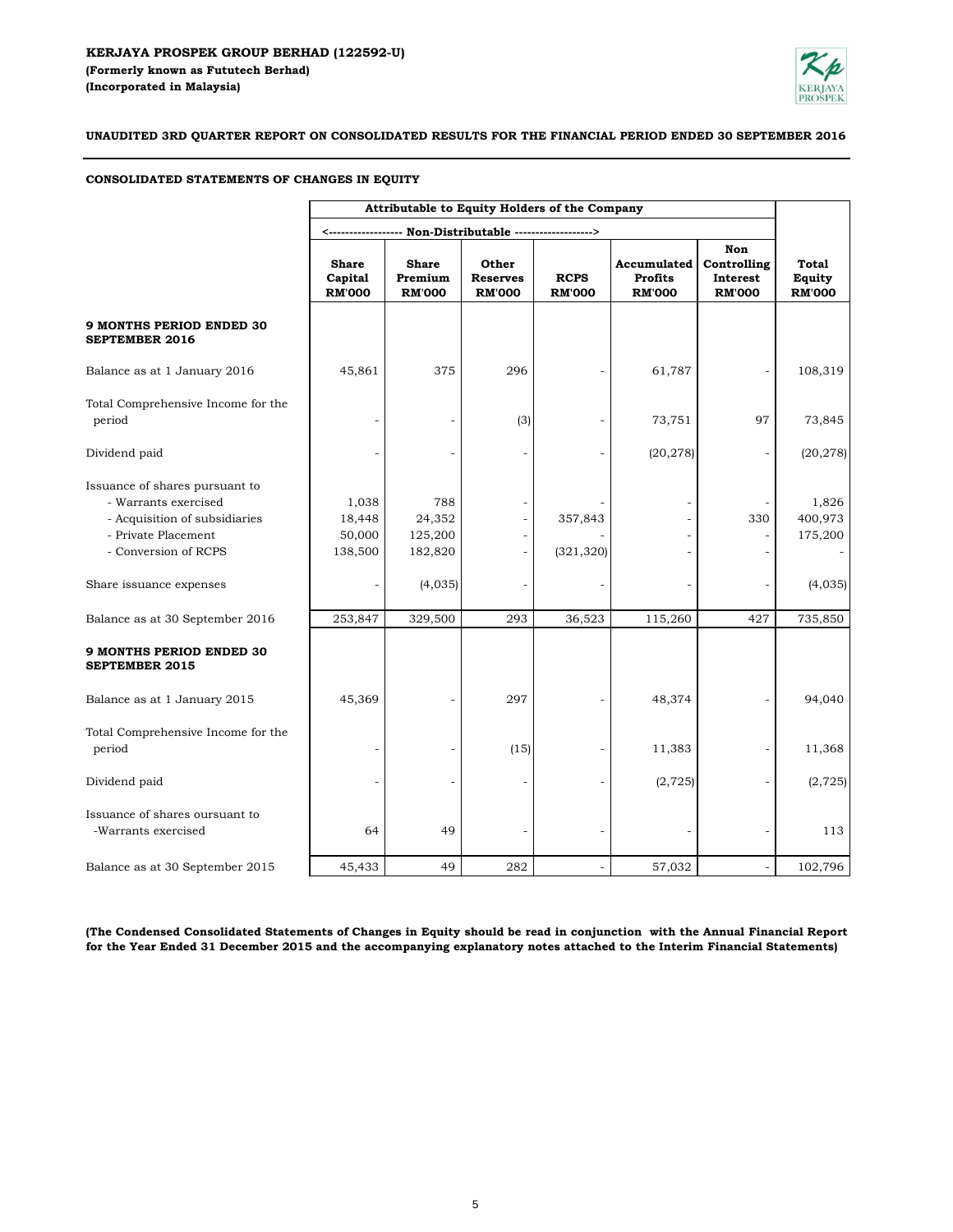**CONSOLIDATED CASHFLOW STATEMENT**



## **UNAUDITED 3RD QUARTER REPORT ON CONSOLIDATED RESULTS FOR THE FINANCIAL PERIOD ENDED 30 SEPTEMBER 2016**

#### **Current period-to-date** ended<br>**30.09.2016 Corresponding period-to-date ended 30.09.2016 30.09.2015 (RM'000) (RM'000) (UNAUDITED) (UNAUDITED)** 99,006 15,665 6,346 893 (1,735) (299) Operating Profit Before Working Capital Changes 103,617 16,259 47,488 (38,650) (138,579) 5,704 12,526 (16,687) (19,240) (3,314)  $(860)$  1,818 299  $(5,756)$   $(19,702)$  (19,069) (659) Acquisition of investment properties  $(1,857)$ Acquisition of intangible assets (80) (24) Acquisition of subsidiaries, net of cash acquired (Note 1) (19,087) (38,236) (2,540) 171,165 64 1,827 49 Proceeds from issuance of ordinary shares to NCI 330 Repayment of short term borrowing (422) Dividend paid during the period (20,278) (2,725) (2,725) 152,622 (2,612) 108,630 (24,854) (3) (15) 601 28,627 109,228 3,758 42,359 14,628 Fixed Deposits 66,869 Less: Bank Overdraft (10,870) 109,228 3,758 11,796 28,627 Less: Bank Overdraft (11,195) - 601 28,627 **CASH AND CASH EQUIVALENTS AT END OF PERIOD CASH AND CASH EQUIVALENTS AT BEGINNING OF PERIOD NET INCREASE/(DECREASE) IN CASH AND CASH EQUIVALENTS CASH AND CASH EQUIVALENTS AT END OF PERIOD CONSIST OF:** Cash and Bank Balances **CASH AND CASH EQUIVALENTS AT BEGINNING OF PERIOD CONSIST OF:** Cash and Bank Balances **EFFECT OF EXCHANGE RATE CHANGES** Changes in working capital : Amortisation and depreciation of property, plant and equipments Non-cash items Acquisition of property, plant and equipments Net Cash Generated From/(Used in) Financing Activities Interest received Net Cash Used In Investing Activities **CASH FLOW FROM FINANCING ACTIVITES** Proceeds from exercise of warrants **CASH FLOW FROM INVESTING ACTIVITIES** Proceeds from issuance of shares Profit before tax Adjustment for : **CASH FLOWS FROM OPERATING ACTIVITIES** Net Cash Generated from /(Used in) Operations Net Cash Used in Operating Activities Net change in operating assets Net change in operating liabilities Income tax paid Interest paid

**(The Condensed Consolidated Cashflow Statements should be read in conjunction with the Annual Financial Report for the Year Ended 31 December 2015 and the accompanying explanatory notes attached to the Interim Financial Statements)**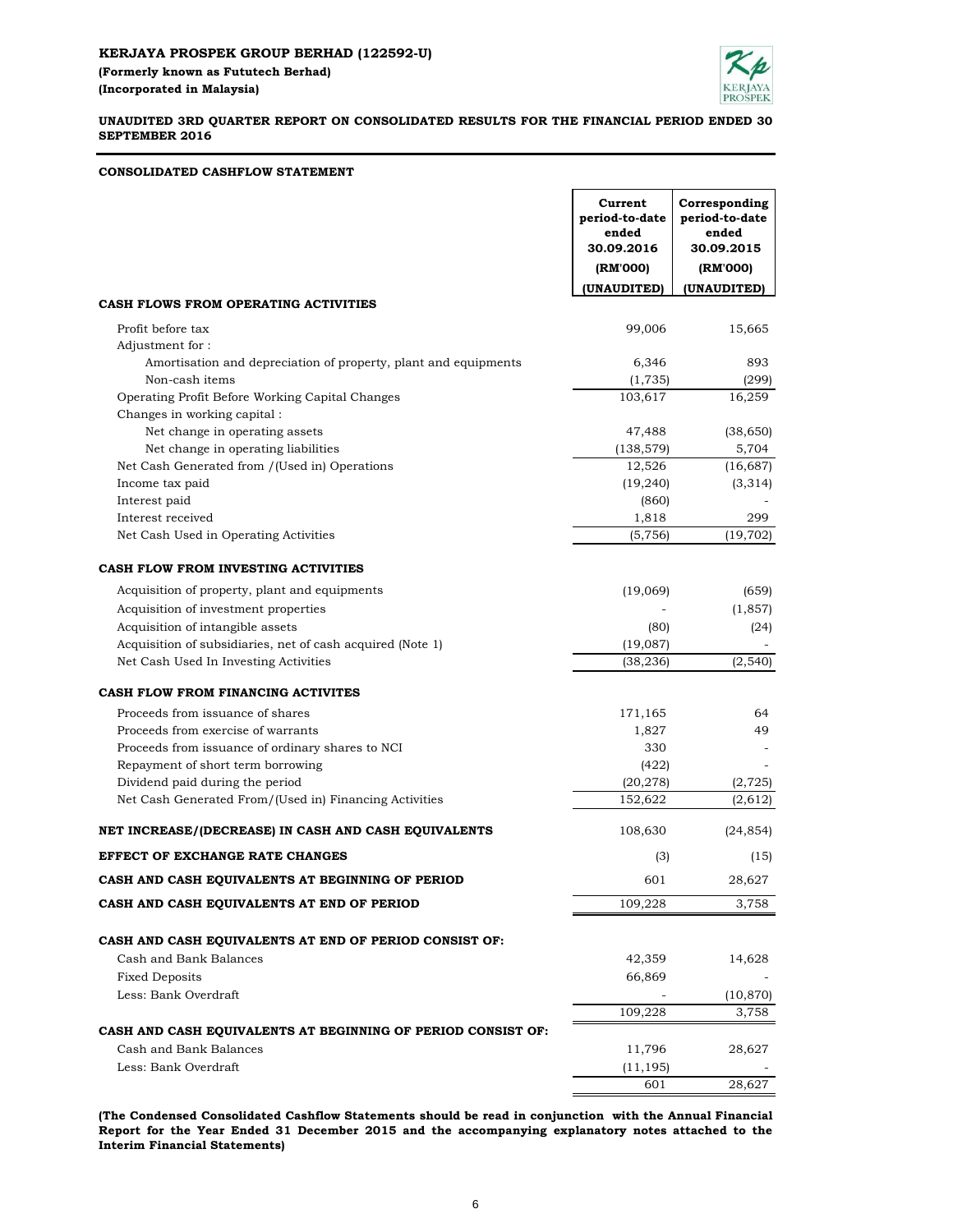## **KERJAYA PROSPEK GROUP BERHAD (122592-U) (Formerly known as Fututech Berhad) (Incorporated in Malaysia)**



**UNAUDITED 3DR QUARTER REPORT ON CONSOLIDATED RESULTS FOR THE FINANCIAL PERIOD ENDED 30 SEPTEMBER 2016**

## **CONSOLIDATED CASHFLOW STATEMENT (CONT'D)**

Fair value for identifiable assets acquired and liabilities assumed as follows:

|                                  | (RM'000)   |
|----------------------------------|------------|
| Fixed Assets                     | 52,823     |
| Deferred Tax Assets              | 1,719      |
| Cash and equivalents             | 36,113     |
| Trade Receivables                | 241,105    |
| Other Receivables and Prepayment | 30,150     |
| Other assets                     | 12         |
| Short-term Borrowings            | (421)      |
| Trade Payable and accrued        | (114, 807) |
| Other payables & accruals        | (15, 103)  |
| Income Tax Payable               | (4,360)    |
| Other liabilities                | (118, 885) |
| Deferred Tax                     | (3,480)    |
| Total net identifiable assets    | 104.866    |

#### **Goodwill**

Goodwill was recognised as a result of the acquisitons as follow:

|                                        | (RM'000)  |
|----------------------------------------|-----------|
| Total purchase consideration           | 458,000   |
| Less: value of net identifiable assets | (104.866) |
|                                        | 353.134   |

The goodwill is attributable mainly to the skills and technical talent of the acquiree's work force and the synergies expected to be achieved from integrating the companies into the Group's existing construction business.

#### **Note 1**

The cash outflow on the acquisition is as follow:

|                                                    | (RM'000)  |
|----------------------------------------------------|-----------|
| Purchase consideration satisfied by cash           | 55,200    |
| Cash and cash equivalents of subsidiaries acquired | (36, 113) |
| Net cash outflow of the group                      | 19.087    |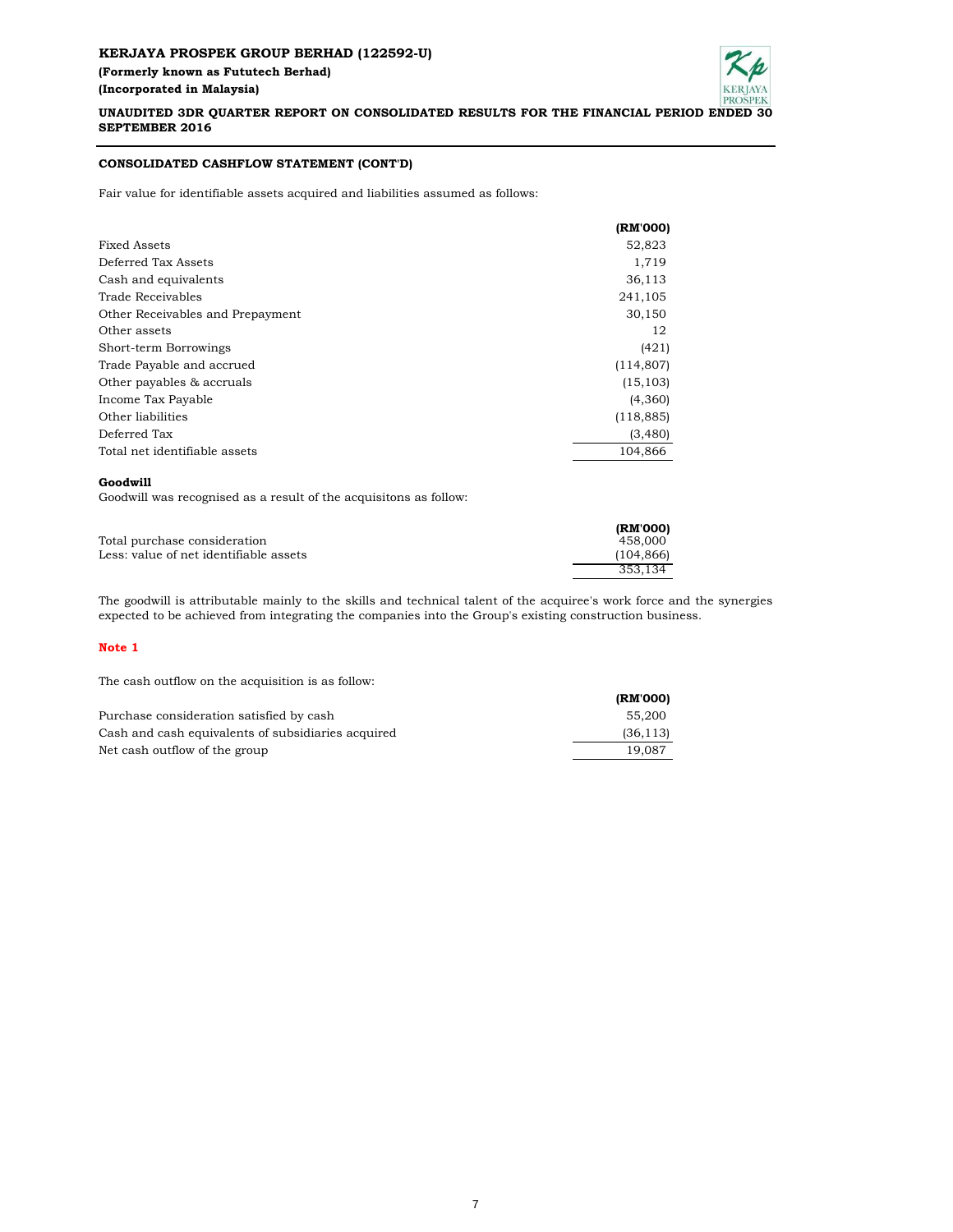

**UNAUDITED 3RD QUARTER REPORT ON CONSOLIDATED RESULTS FOR THE FINANCIAL PERIOD ENDED 30 SEPTEMBER 2016**

## **INFORMATION REQUIRED BY MALAYSIAN FINANCIAL REPORTING STANDARD (MFRS) 134**

#### **A1. Corporate Information**

Kerjaya Prospek Group Berhad (formerly known as Fututech Berhad) is a public limited company incorporated and domiciled in Malaysia, and is listed on the Bursa Malaysia Securities Berhad. The registered office is located at No. 802, 8th Floor, Block C, Kelana Square, 17 Jalan SS7/26, 47301 Petaling Jaya, Selangor. The principal place of business is located at No.1, 2nd Floor, Bangunan One Wangsa, Jalan Wangsa Permai, Taman Wangsa Permai, 52200 Kuala Lumpur.

#### **A2. Malaysian Financial Reporting Standards ("MFRS")**

These consolidated financial statements for the financial period ended 30 September 2016 have been prepared in accordance with Malaysia Financial Reporting Standards (MFRS) and the requirements of the Companies Act, 1965 in Malaysia.

These consolidated financial statements have been prepared by applying accounting policies and method of computation consistent with those used in the preparation of the audited financial statements of the Group as at 31 December 2015, except for the adoption of the following new and revised Standards and Amendments.

| Description                                                                                                                                                        | Effective for annual period<br>beginning on or after |
|--------------------------------------------------------------------------------------------------------------------------------------------------------------------|------------------------------------------------------|
| Amendments to MFRSs contained in the document entitled<br>Annual Improvements 2012 - 2014 Cycle                                                                    | 1st January 2016                                     |
| MFRS 14, Regulatory Deferral Accounts                                                                                                                              | 1st January 2016                                     |
| Amendments to MFRS 11, Joint Arrangements – Accounting for<br>Acquisitions of Interests in Joint Operation                                                         | 1st January 2016                                     |
| Amendments to MFRS 116, Property, Plant and Equipment and<br>MFRS 138, Intangible Assets – Clarification of Acceptable<br>Methods of Depreciation and Amortisation | 1st January 2016                                     |
| Amendments to MFRS 116, Property, Plant and Equipment and<br>MFRS 141, Agriculture – Agriculture; Bearer Plants                                                    | 1st January 2016                                     |
| Amendments to MFRS 101, Presentation of Financial Statements<br>- Disclosure initiative                                                                            | 1st January 2016                                     |
| Amendments to MFRS 10, 12, 127 and 128                                                                                                                             | 1st January 2016                                     |
|                                                                                                                                                                    |                                                      |

The adoption of abovementioned Standards and Amendments will have no material impact to the financial statements of the Group and of the Company except for more extensive disclosures in the financial statements.

#### **A3. Audit Report**

The audited financial statements for the preceding financial year ended 31 December 2015 were not subject to any qualification.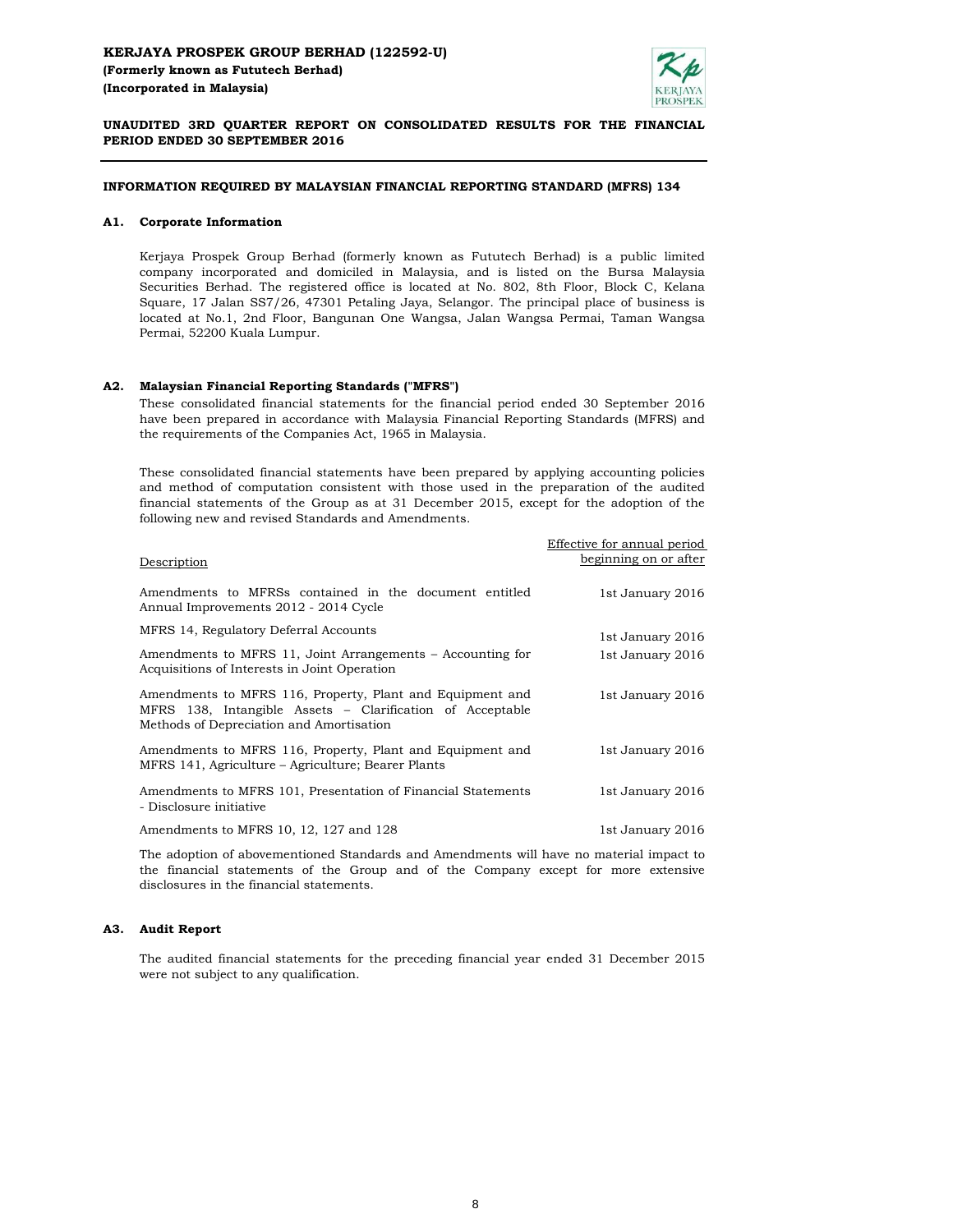## **KERJAYA PROSPEK GROUP BERHAD (122592-U) (Formerly known as Fututech Berhad) (Incorporated in Malaysia)**



## **UNAUDITED 3RD QUARTER REPORT ON CONSOLIDATED RESULTS FOR THE FINANCIAL PERIOD ENDED 30 SEPTEMBER 2016**

#### **A4. Seasonal or Cyclical Factors**

The principal business operations of the Group are not significantly affected by any seasonal or cyclical factors.

#### **A5. Unusual Items**

There were no unusual items in the current quarter under review that affecting the assets, liabilities, equity, net income or cashflow of the Group.

#### **A6. Changes in Estimates**

There were no significant changes in estimates that have a material effect to the current quarter under review.

#### **A7. Debt and Equity Securities**

Save as disclosed below, there were no other issuance or repayment of debt and equity securities, share buy-backs, share cancellations, share held as treasury shares by the Group during the financial period.

- a) On 22nd January 2016, 36,896,552 of the Company's ordinary shares of RM0.50 each ("KPGB OS") were issued at RM1.16 per share as the result of the acquisition of the entire equity interest in Kerjaya Prospek (M) Sdn Bhd ("KPSB") for a purchase consideration of RM438 million ("KPSB Acquisition").
- b) On 22nd January 2016, 310,344,828 RCPS were issued at RM1.16 per RCPS as the result of the KPSB Acquisition. The holders of RCPS are entitled to receive dividends. RCPS do not carry the right to vote.
- c) Pursuant to the private placement ("PP") of up to 100 million new shares and the conversion of the RCPS, the Company has issued 377,000,000 KPGB OS during the financial period. The details of the issuance were as follows.
	- (i) On 30th March 2016, the Company has issued 40,000,000 KPGB OS at the issued price of RM1.65 per share to several placees under the PP exercise. Total gross proceeds raised from the placement exercise amounted to RM66,000,000.00. At the same time, 96,000,000 KPGB OS were issued at RM1.16 per share to Egovision Sdn Bhd arising from the conversion of RCPS. The conversion price of RM1.16 per RCPS was deemed settled by way of set-off against the issue price of the RCPS and no additional consideration paid on conversion ("set-off arrangement").
	- (ii) On 30th May 2016, 60,000,000 KPGB OS were issued at RM1.82 per share to several placees. The issuance being the final tranche under the PP exercise. Total gross proceeds raised from the placement exercise amounted to RM109,200,000.00. In addition, 181,000,000 KPGB OS were issued at RM1.16 per share as a result of the conversion of RCPS by the holders. The conversion price of RM1.16 per RCPS was deemed settled by way of set-off arrangement as defined in (c)(i) above.
- d) 2,076,300 KPGB OS were issued pursuant to the conversion of warrants 2007/2017 during the financial period under review at the exercise price of RM0.88 per share.

#### **A8. Dividends Paid**

On 19 July 2016, the Board of Directors has approved a single-tier interim dividend of 8% per ordinary share (based on ordinary share of RM0.50 each), in respect of the current financial year ending 31 December 2016. The total amount of RM20.278 million has been paid on 18 August 2016.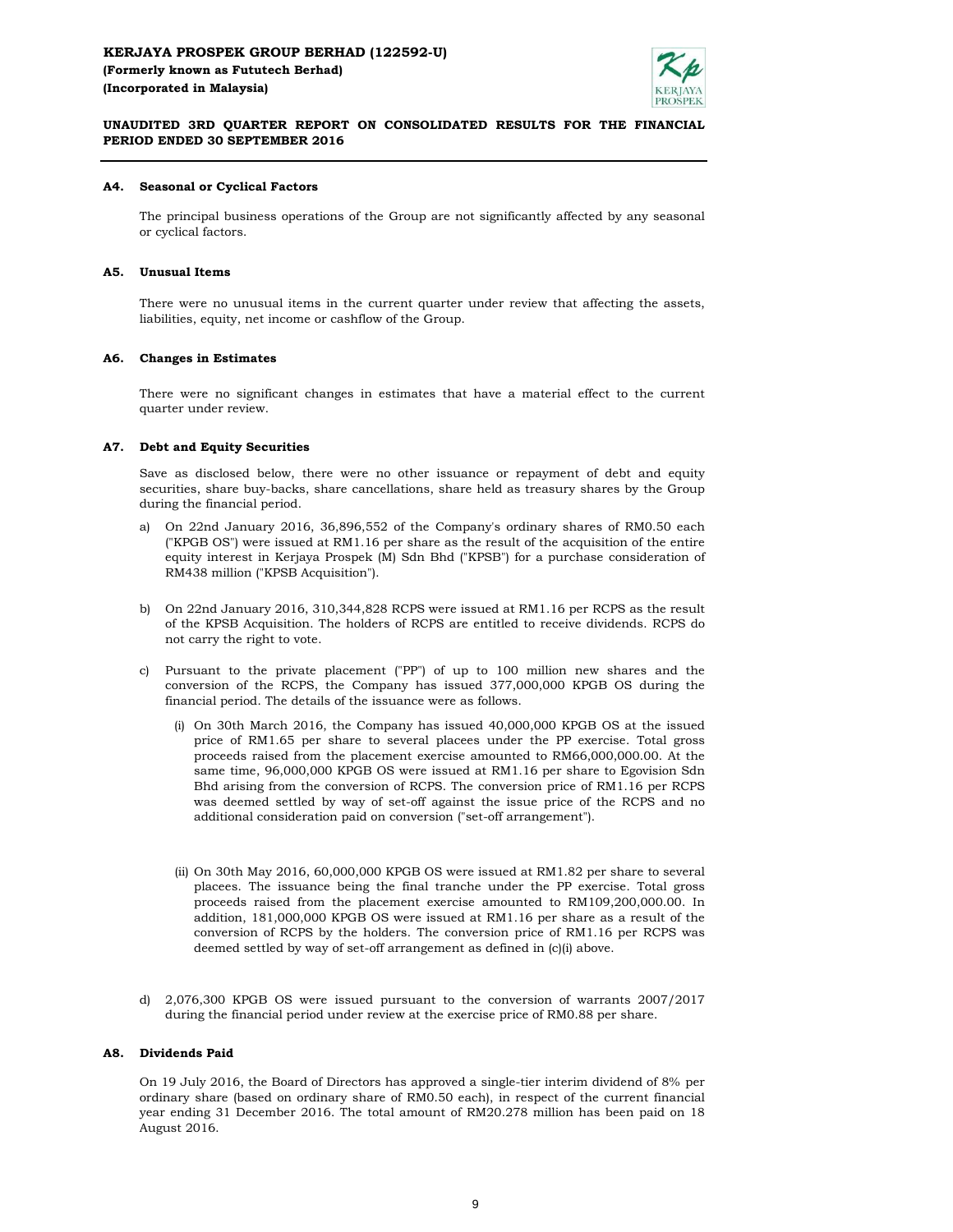

## **A9. Segmental Information**

## **FOR THE FINANCIAL PERIOD ENDED 30 SEPTEMBER 2016**

|                                     | Construction<br>(RM'000) | Manufacturing<br>(RM'000) | Property<br>Development<br>(RM'000) | <b>Others</b><br>(RM'000) | Elimination<br>(RM'000) | Total<br>(RM'000) |
|-------------------------------------|--------------------------|---------------------------|-------------------------------------|---------------------------|-------------------------|-------------------|
| External Revenue                    | 545,808                  | 8,883                     | 15,187                              | ۰                         |                         | 569,878           |
| Inter Segment Revenue               | (153, 771)               | (375)                     |                                     | $\overline{\phantom{a}}$  | 154,146                 |                   |
| <b>RESULTS</b><br>Segmental Results | 392,037<br>72,080        | 8,508<br>6.831            | 15,187<br>3,438                     | 22,354                    | 154,146<br>(30, 952)    | 569,878<br>73,751 |
| <b>OTHER INFORMATION</b>            |                          |                           |                                     |                           |                         |                   |
| Segmental Assets                    | 576,617                  | 109,560                   | 56,929                              | 616,308                   | (443, 899)              | 915,515           |
| Segmental Liabilities               | 409,088                  | 110,679                   | 49,136                              | 9,965                     | (399, 203)              | 179,665           |

# **FOR THE FINANCIAL PERIOD ENDED 30 SEPTEMBER 2015**

|                          | Construction<br>(RM'000) | Manufacturing<br>(RM'000) | Property<br>Development<br>(RM'000) | <b>Others</b><br>(RM'000) | Elimination<br>(RM'000) | Total<br>(RM'000)        |
|--------------------------|--------------------------|---------------------------|-------------------------------------|---------------------------|-------------------------|--------------------------|
| External Revenue         | 47,443                   | 9,089                     | 3,838                               | $\overline{\phantom{a}}$  |                         | 60,370                   |
| Inter Segment Revenue    | 15,508                   | 763                       | -                                   | $\overline{\phantom{a}}$  | (16, 271)               | $\overline{\phantom{a}}$ |
|                          | 62,951                   | 9,852                     | -                                   |                           | (16, 271)               | 60,370                   |
| <b>RESULTS</b>           |                          |                           |                                     |                           |                         |                          |
| Segmental Results        | 9,434                    | 1.473                     | 1,427                               | 3,513                     | (4, 464)                | 11,383                   |
| <b>OTHER INFORMATION</b> |                          |                           |                                     |                           |                         |                          |
| Segmental Assets         | 106.294                  | 93,251                    | 50,114                              | 37,313                    | (139, 403)              | 147,569                  |
| Segmental Liabilities    | 89,918                   | 66,465                    | 48,227                              | 40,678                    | (200, 515)              | 44,773                   |

As the business of the Group is engaged entirely in Malaysia, no reporting by geographical location of operation is presented.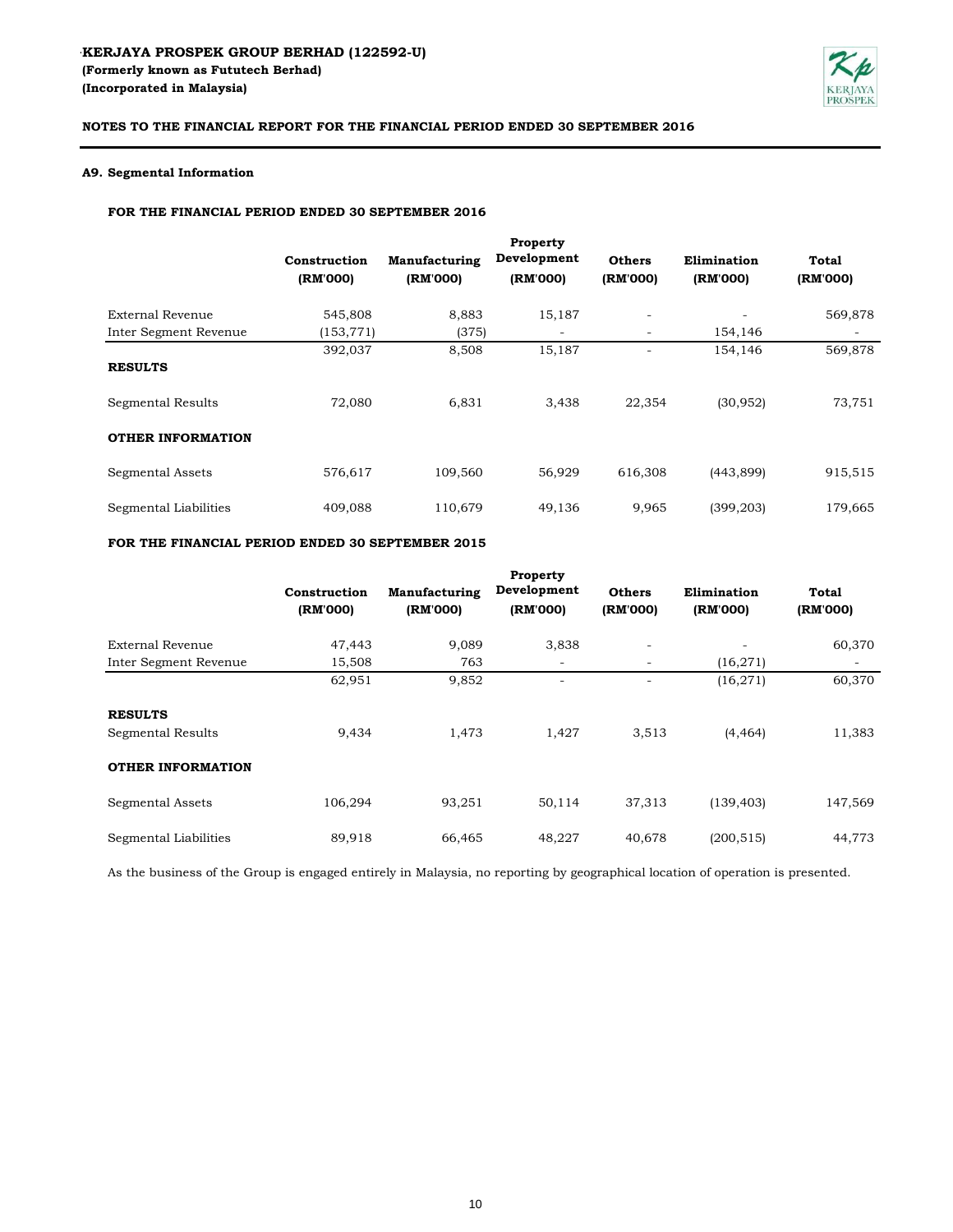

#### **A9. Segmental Information (contd.)**

For management purposes, the Group is organised into business units based on their products and services, and has four (4) reportable operating segments as follow:

(i) Construction - Main building construction works, supply and installation of interior fixtures, fittings, lightings, cabinetry and related products, provision of contract workmanship and other related services.

(ii) Manufacturing - Manufacture, assemble, installation and sale of light fittings, furniture, kitchen cabinetry and related products.

(iii) Property Development - Development of residential and/or commercial properties.

(iv) Others - Investment holding and dormant companies.

#### **Segment performance for the financial period ended 30 September 2016 as compared to corresponding preceding year ended 30 September 2015**

## **(i) Construction**

The performance of the construction segment has improved significantly following the acquisition of KPSB in January 2016. KPSB has contributed approximately RM518 million external revenue from its on-going projects. Also, included in construction segment is a project on land reclamation which involves dredging works which has recognised its first revenue of approximately RM4 million in the current financial quarter. The segmental profit correspondingly improved from RM9.43 million in corresponding preceding quarter to RM72.08 million in current financial quarter. With the increased revenue base, machineries, manpower and orderbooks on hand, the construction segment is expected to continue delivering positive results and be the main driver of the Group's turnover and profitability moving forward.

#### **(ii) Manufacturing**

The manufacturing segment achieved a total revenue of RM8.88 million in current financial quarter, representing a decrease of approximately 2.3% as compared to its preceding financial quarter of RM9.09 million. Despite the marginal drop in the revenue, the segmental profit has increased by approximately RM0.36 million (after eliminated inter-company transactions) mainly due to completion of two (2) kitchen manufacturing projects and commencement of work for newly secured projects. Overall, the profitability of the manufacturing segment has impacted by the material price hike as a result of the weakening of currency and overall soften of global economy as compared to prior years performance.

## **(iii) Property Development**

The property development segment has recognised a revenue of RM15 million and a profit of RM3.44 million for the current financial quarter. The was derived from the Group's maiden development project known as Vista Residences @ Genting Highlands that had been soft-launched in January 2016. For the nine (9) months period ended September, the development project has achieved an encouraging take-up rate of approximately 56% and is at approximately 30% of construction stage.

## **(iv) Others**

Others refer to investment holding and dormant companies. A segmental loss of RM2.65 million recorded was mainly due to stamp duty paid on the shares transferred in relation to the acquisition of two (2) subsidiaries, processing fee incurred for securing bank facilities and interest expenses arising from the overdraft and revolving credit facilities utilised during the financial quarter.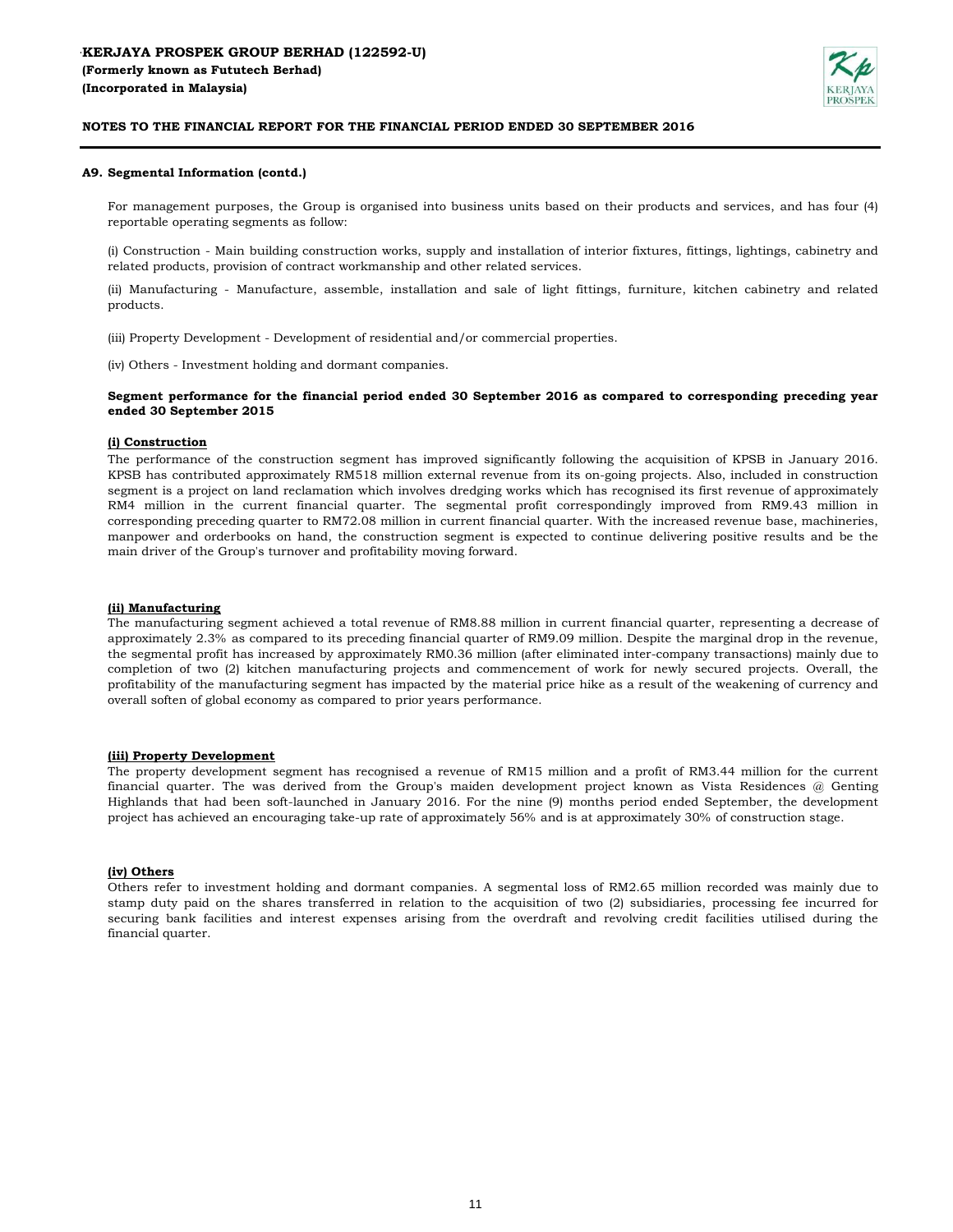

## **A10. Profit Before Tax**

|                                                                | Individual     | Cumulative<br><b>Ouarter</b><br>30.09.2016 |  |
|----------------------------------------------------------------|----------------|--------------------------------------------|--|
|                                                                | <b>Ouarter</b> |                                            |  |
|                                                                | 30.09.2016     |                                            |  |
|                                                                | (RM'000)       | (RM'000)                                   |  |
| Amortisation and depreciation of property, plant and equipment | 2,278          | 6,346                                      |  |
| Interest income                                                | 705            | 1,818                                      |  |
| Interest expenses                                              |                | 860                                        |  |
| Realised foreign exchange loss                                 | 21             | 21                                         |  |
| Gain / (loss) on disposal of property, plant and equipment     | (84)           | (84)                                       |  |
| Net fair value loss/(gain)                                     | (695)          | (862)                                      |  |

Other than the above items, there were no exceptional items that affecting the assets, liabilities, equity, net income or cashflow of the Group during the financial quarter under review.

## **A11. Subsequent Events**

There were no material events subsequent to the balance sheet date that affect the results of the Group for the financial period.

#### **A12. Changes in Composition of the Group**

Saved as disclosed below, there were no changes in the composition of the Group during the financial quarter under review.

- (i) On 20th January, 2016, the shareholders of the Company had on the Extraordinary General Meeting unanimously approved, amongst others, the KPSB Acquisition and the proposed acquisition of the entire equity interest in Permatang Bakti Sdn Bhd ("PBSB") for a purchase consideration of RM20.0 million ("PBSB Acquisition"). Subsequently, the KPSB Acquisition and PBSB Acquisition have been completed on 21st January, 2016 in accordance to the respective terms in the Share Sales Agreements. Accordingly, KPSB and PBSB are now wholly-owned subsidiaries of the Company.
- (ii) On 7th March, 2016, the Company's wholly-owned subsidiary KPSB acquired a 70% equity interest in a company known as Future Rock Sdn. Bhd. ("Future Rock") represented by 70 ordinary shares of RM1.00 each for a total cash consideration of RM70.00. The remaining 30% equity interest is held by Sierra Hallmark Sdn. Bhd. Future Rock was incorporated on 3rd February, 2016. Future Rock is principally engaged in construction related businesses.
- (iii) On 9th August, 2016, the Company's wholly-owned sub-subsidiary, Kerjaya Machinery & Equipment Sdn Bhd ("KMachinery") (formerly known as Kerjaya Petroleum Sdn Bhd) had issued 299,998 new ordinary shares of RM1.00 each. 10% of the newly issued shares were allotted to Mohammad Nizar Bin Chek, being the minority shareholder. KMachinery is principally engaged in providing repair and maintenance services for heavy machineries.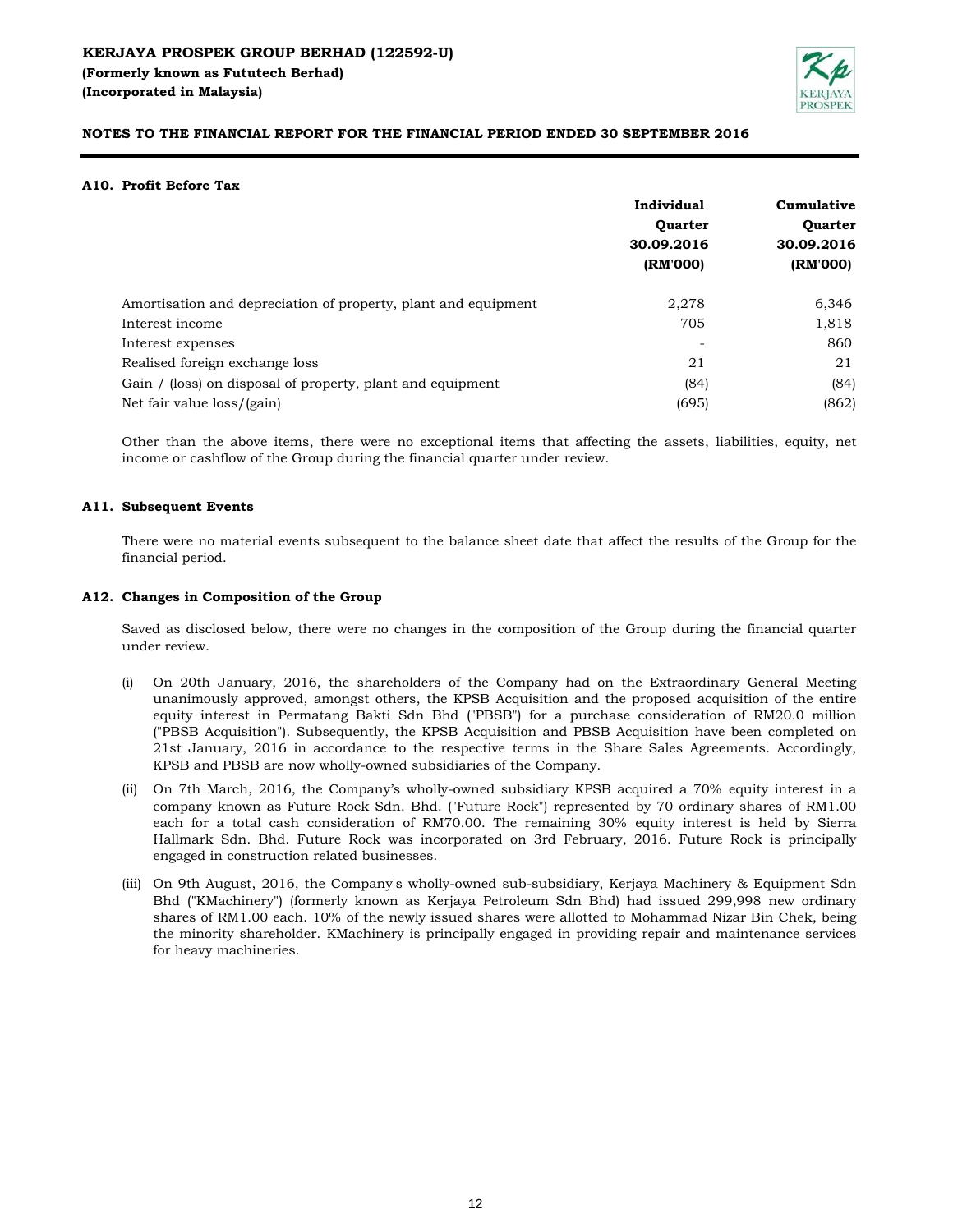

#### **A13. Changes in Contingent Liabilities or Contingent Assets**

| (a) | Contingent Liabilities |
|-----|------------------------|
|-----|------------------------|

| a) | Contingent Liabilities                                                                      | Cumulative     |
|----|---------------------------------------------------------------------------------------------|----------------|
|    |                                                                                             | <b>Quarter</b> |
|    |                                                                                             | 30.09.2016     |
|    | Corporate guarantee given to banks for facilities granted to subsidiaries                   | 20,000         |
|    | Corporate guarantee given to third parties for credit facilities granted to<br>subsidiaries | 39,193         |
|    |                                                                                             | 59.193         |
|    |                                                                                             |                |

(b) Contingent Assets

As at the date of this report, there were no contingent assets.

#### **A14. Capital Commitments**

As at the date of this report, the Group has no material capital commitments.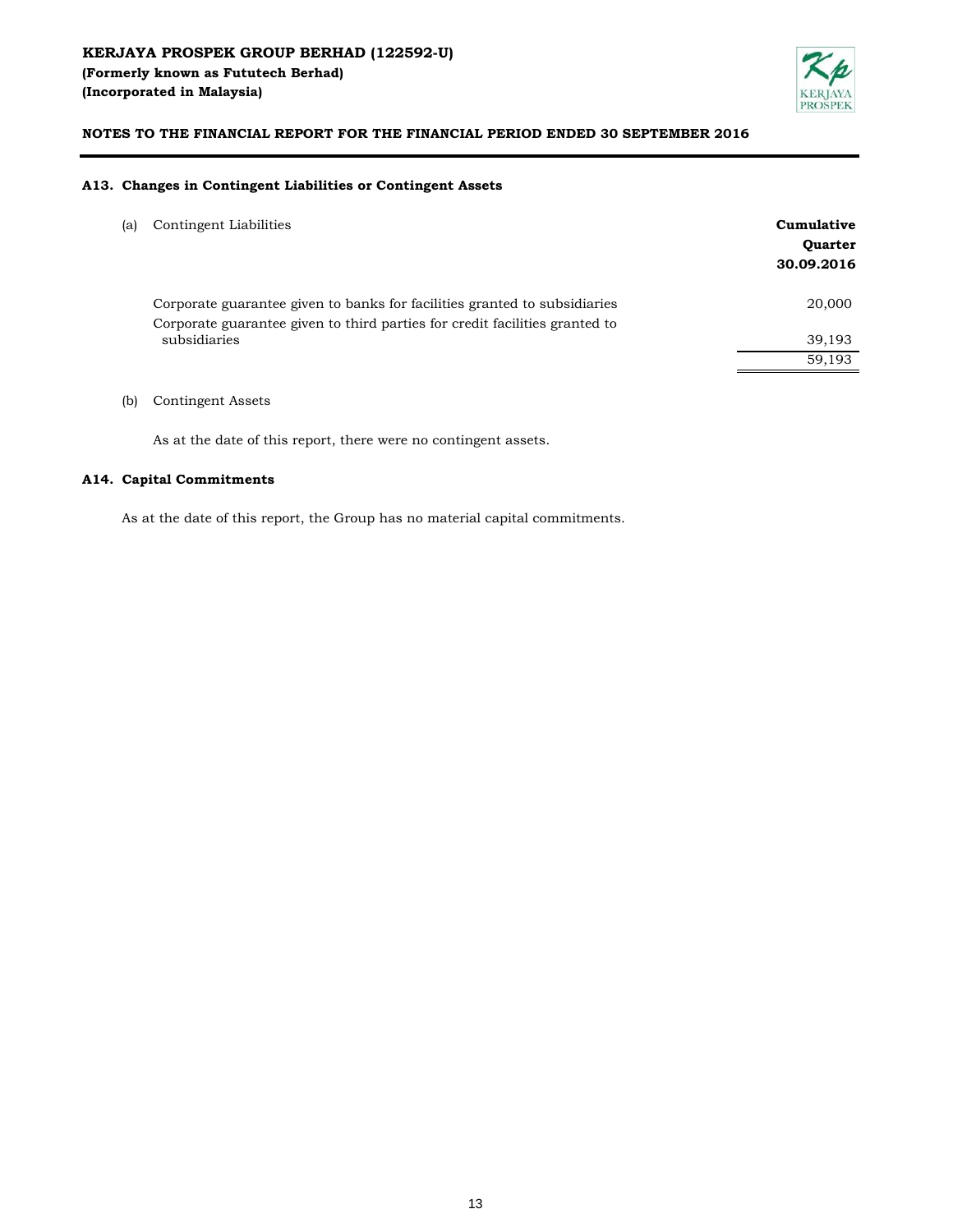

## **ADDITIONAL INFORMATION REQUIRED BY THE LISTING REQUIREMENTS OF BURSA SECURITIES**

#### **B1. Review of Performance**

For the individual quarter under review, the Group recorded a revenue of RM190.47 million as compared to its corresponding preceding individual quarter of RM21.69 million. Along with the increase in revenue, Profit Before Tax ("PBT') in the current quarter has improved from its preceding quarter of RM5.86 million to RM33.79 million. The significant leap in both revenue and PBT comparing current individual quarter and corresponding preceding individual quarter is mainly attributed to the consolidation of the results derived from two (2) active subsidiaries that were acquired in January this year.

Overall, the Group has delivered a stronger result subsequent to the acquisition exercise where the cumulative revenue and PAT as at 30 September 2016 has increased significantly to RM569.88 million and RM73.85 million respectively. The outstanding performance especially in the construction segment has mitigated the slowdown in the manufacturing segment which was due to completion of existing projects and market competition. With the encouraging take up rate in the Group's property development project, the segment is also expected to contribute positively to the Group's earnings moving forward.

## **B2. Change in Results of Current Quarter Compared to Preceding Quarter**

| Current                | Preceding<br>Quarter ended |  |
|------------------------|----------------------------|--|
| Quarter ended          |                            |  |
| 30.09.2016<br>(RM'000) | 30.06.2016<br>(RM'000)     |  |
| 190,467                | 193,481                    |  |
| 33,791                 | 33,174                     |  |
|                        |                            |  |

For the current quarter under review, the Group posted a revenue and PBT of RM190.47 million and RM33.79 million respectively as compared to RM193.48 million and RM33.17 million respectively in its immediate preceding quarter. The quarter to quarter movement is relatively stable as all on going projects were at their planned progression and newly secured construction projects have yet to commence substantial works.

## **B3. Current Year Prospects**

Following the completion of the previously announced proposed acquisition in January 2016, the enlarged group is now equipped with more advanced machineries and skilled manpower that enabled it to participate in the tendering of large scale projects and further gain access to a wider pool of well-established developers. As an enlarged group, our competitiveness and branding in the industry will be enhanced significantly. We will continue to exercise vigilance and prudence in achieving our objectives whilst expanding our scale in the construction activities in view of current volatile global economic environment, weakening of currency and other regulatory factors that may directly or indirectly impact the Group businesses.

Despite the Group's objective to expand its core business in construction, it will maintain the manufacturing segment as part of its integrated and complimentary business to the construction segment and will continue to complete the development project with existing landbank.

Barring any unforeseen circumstances, the Group is cautiously optimistic of its businesses performance moving forward and will continue to sharpen its competitive edge to achieve sustainable growth in the market.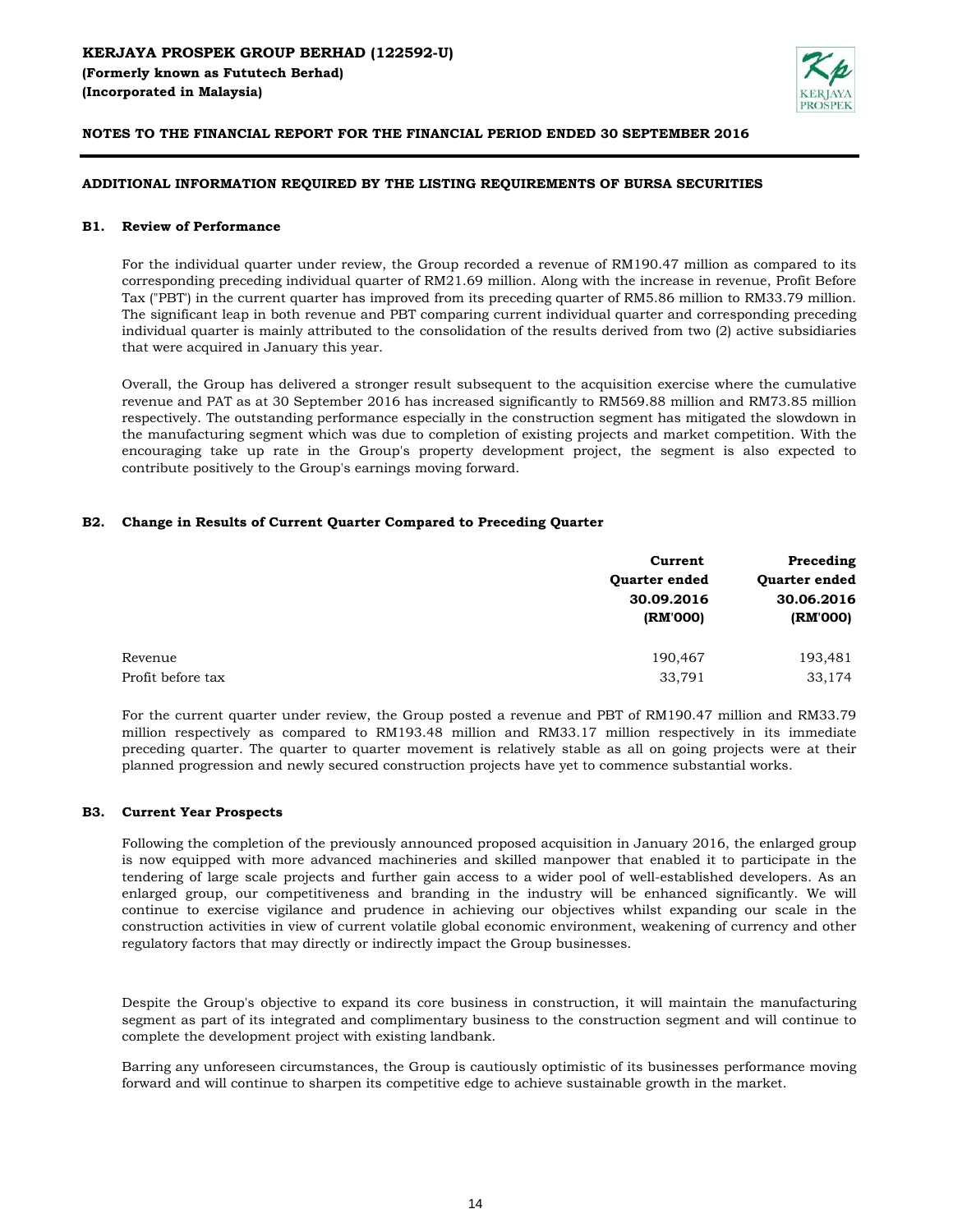

#### **B4. Profit Forecast**

There were no profit forecast prepared or profit guarantee made by the Group.

#### **B5. Taxation**

|                                | Individual<br>Quarter<br>30.09.2016<br>(RM'000) | Cumulative<br>Quarter<br>30.09.2016<br>(RM'000) |
|--------------------------------|-------------------------------------------------|-------------------------------------------------|
| Malaysia income tax            |                                                 |                                                 |
| - current year                 | 8,160                                           | 24,610                                          |
| - in respect of previous years |                                                 | 5                                               |
|                                | 8,160                                           | 24,615                                          |
| Deferred tax                   |                                                 |                                                 |
| - current year                 | 106                                             | 518                                             |
| - in respect of previous years |                                                 | 25                                              |
|                                | 8,266                                           | 25,158                                          |

The effective tax rate of the Group for income tax in the current financial year is higher than the statutory tax rate of 24% (2015 : 25%) due mainly to certain expenses not deductible.

#### **B6. Quoted Securities**

There were no quoted securities as at the financial quarter.

#### **B7 Group Borrowings and Debt Securities**

Borrowings and debts securities have been fully repaid as at the financial period.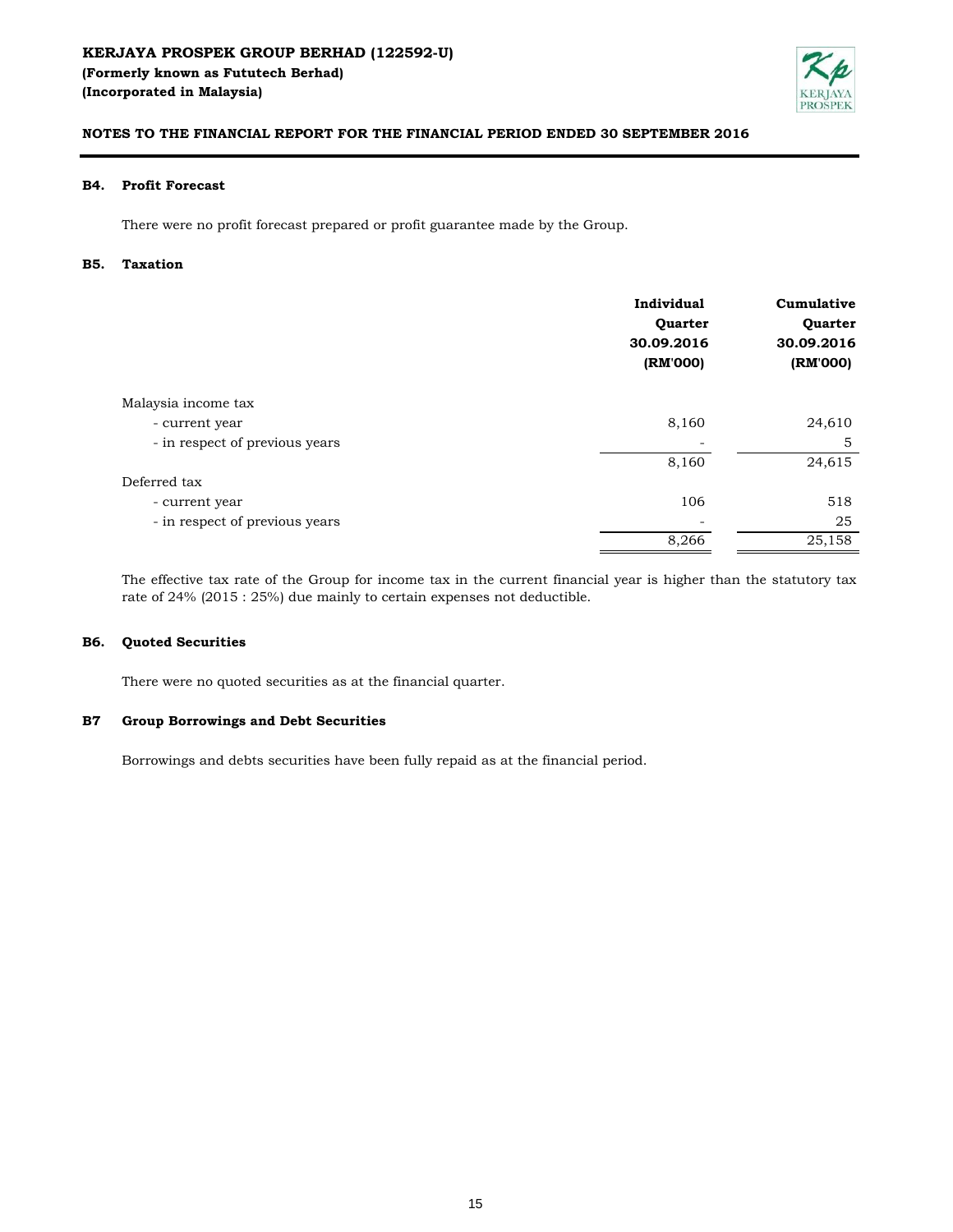

#### **B8. Status of Corporate Proposals Announced**

Saved as disclosed below, there is no other corporate proposals announced but pending completion as at the date of this report.

The Company had successfully placed out 40,000,000 and 60,000,000 new KPGB OS on 30th March, 2016 and 30th May, 2016 respectively, pursuant to the PP exercise. Total gross proceeds raised amounted to RM175.20 million. The gross proceeds will be utilised in the following manners:

|     | <b>Purposes</b>                                                                                                                                              | Proposed<br>utilisation<br>(RM'000) | Utilisation as<br>at 30.09.16<br>(RM'000) | <b>Balance</b><br>(RM'000) |
|-----|--------------------------------------------------------------------------------------------------------------------------------------------------------------|-------------------------------------|-------------------------------------------|----------------------------|
| (a) | Repayment of borrowings                                                                                                                                      | 55,200                              | 55,200                                    |                            |
| (b) | Defray the expenses in relation to Proposals<br>*Proposals, amongst others, refer to KPSB<br>Acquisition, PBSB Acquisition and proposed private<br>placement | 9.980                               | 9.980                                     |                            |
| (c) | Working Capital                                                                                                                                              | 110,020                             | 76,520                                    | 33,500                     |
|     |                                                                                                                                                              | 175.200                             | 141.700                                   | 33,500                     |

## **B9. Changes in Material Litigation**

Saved as disclosed below, there were no pending material litigations for the Group as at the date of this report.

KPSB claimed against Lembaman Development Sdn. Bhd ("LDSB") for an outstanding contract sum of RM6,346,246.10 due and owing by LDSB to KPSB, for work done and completed by KPSB in relation to a project known as "Proposed Mixed Development (Tower A, B, C, D and Block W, X, Y) on Lots 3254, 3255 and 7722, Lebuhraya Thean Teik, Mukim 13, D.T.L. Penang. LDSB in return had filed a counterclaim against KPSB claiming for, inter alia, the amount of RM2,340,000.00 as liquidated and ascertained damages, total costs (to be assessed) incurred for making good defects, general damages and costs ("Counter Claim").

KPSB has on 16th April 2015 filed an Order 14 application (i.e. summary judgement) with the Court against LDSB, claiming for, inter alia, a sum of RM6,346,246.10, together with interest and costs. The court has fixed 15th January 2016 as case management pending settlement in view that the parties are in the midst of negotiations towards settlement.

On 4th May 2016, KPSB and LDSB have reached mutual agreement after negotiation being carried out that a total of RM6,386,000 will be the final settlement amount payable by LDSB to KPSB. KPSB has received the full settlement of total RM6,386,000 from LDSB via cheques on 21st July 2016. Upon clearance of the cheques, all the present legal proceedings have been withdrawn with no order as to costs and no liberty to file afresh.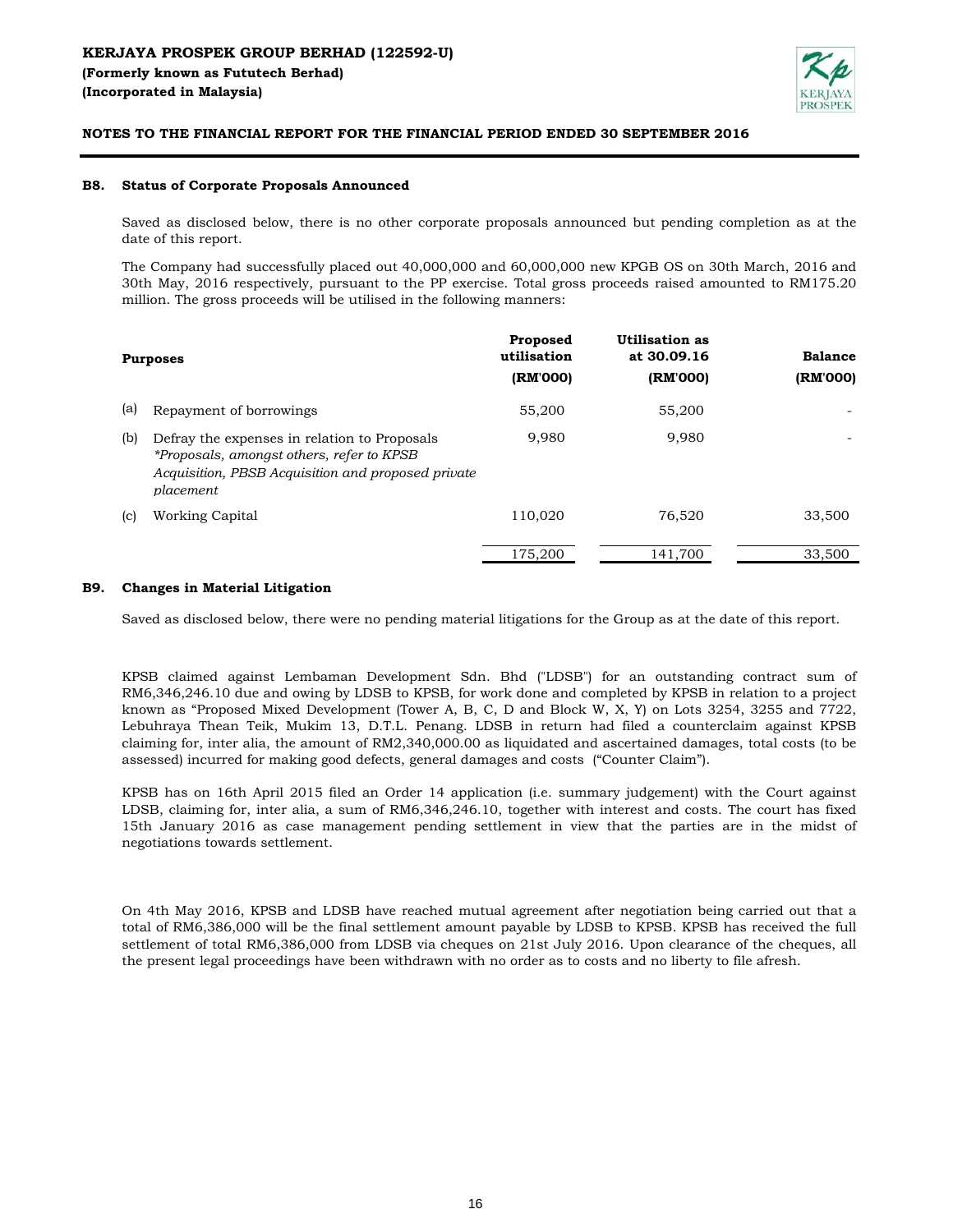

## **B10. Dividend**

No interim dividend has been declared for the current quarter under review.

## **B11. Derivatives and Fair Value Changes of Financial Liabilities**

- (a) There were no derivaties as at the current quarter under review.
- (b) The fair value changes arising from discounting future retention sum receivables and retention sum payables to present value for the current quarter under review has been accounted accordingly. The net fair value gain for the financial quarter amounted to approximately RM862,000.

## **B12. Sales of unquoted investments and/or properties**

There were no sales of unquoted investments and/or properties as at current quarter under review.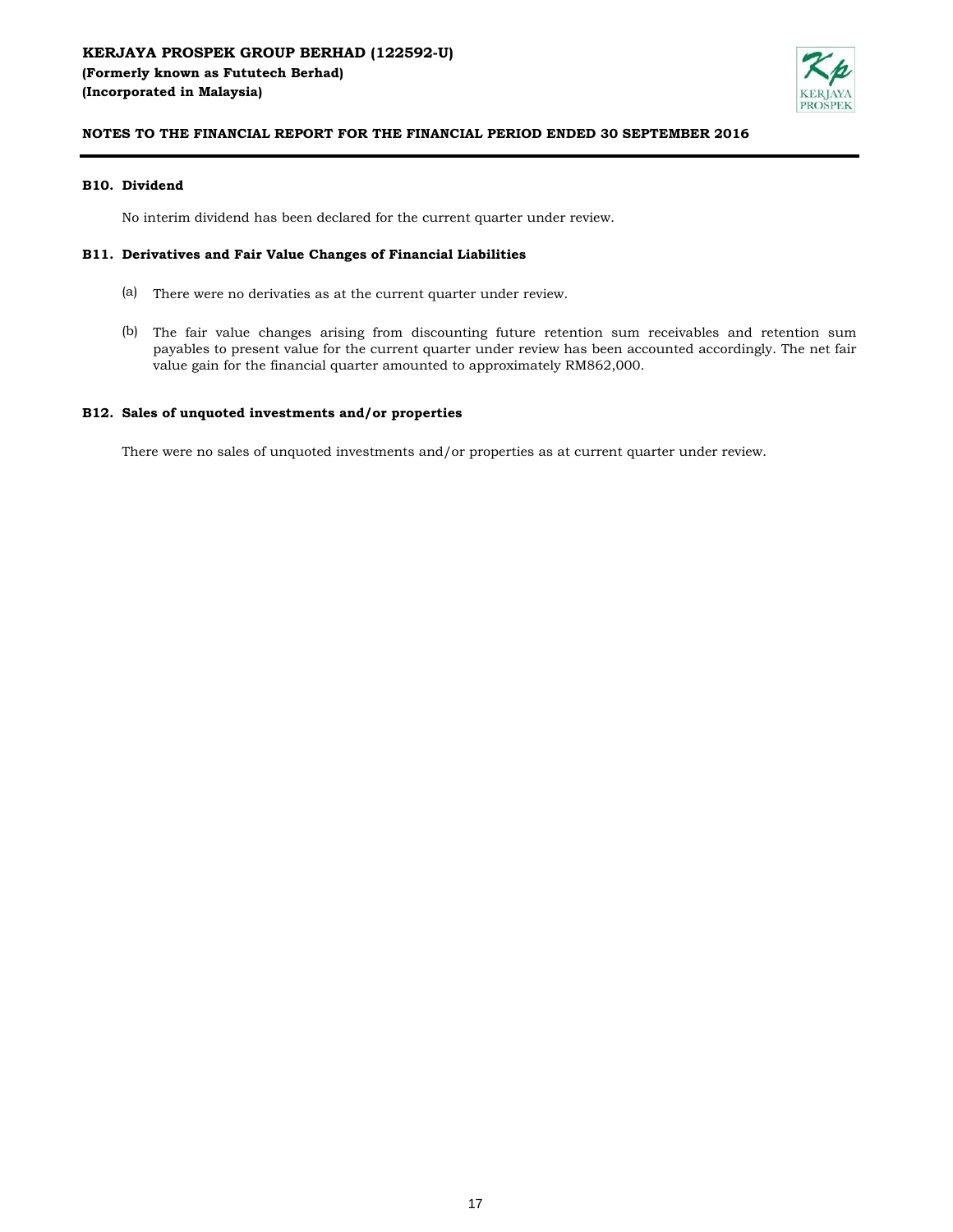

#### **B13. Earnings Per Share**

|                                                                               | <b>Individual Quarter Ended</b> |            | <b>Cumulative Quarter Ended</b> |            |  |
|-------------------------------------------------------------------------------|---------------------------------|------------|---------------------------------|------------|--|
|                                                                               | 30.09.2016                      | 30.09.2015 | 30.09.2016                      | 30.09.2015 |  |
| <b>Earnings</b>                                                               |                                 |            |                                 |            |  |
| Profit attributable to owners of the Company (RM'000)                         | 25.489                          | 4.144      | 73.751                          | 11,383     |  |
| a) Basic                                                                      |                                 |            |                                 |            |  |
| Weighted average number of ordinary shares ('000)                             | 506.952                         | 90.866     | 326.124                         | 90,866     |  |
| Basic Profit per share attributable to equity holders<br>of the Company (Sen) | 5.03                            | 4.56       | 22.61                           | 12.53      |  |

#### **b) Diluted**

For the purpose of calculating diluted earnings per share, the profit attributable to the equity holders of the Company and the weighted average number of ordinary shares issued during the year have been adjusted for the dilutive effects of all potential ordinary shares, i.e. exercise of warrants

| <b>Earnings</b>                                                                 | <b>Individual Quarter Ended</b> |            | <b>Cumulative Quarter Ended</b> |            |
|---------------------------------------------------------------------------------|---------------------------------|------------|---------------------------------|------------|
|                                                                                 | 30.09.2016                      | 30.09.2015 | 30.09.2016                      | 30.09.2015 |
| Profit attributable to owners of the Company (RM'000)                           | 25.489                          | 4.144      | 73.751                          | 11,383     |
| Weighted average number of ordinary shares ('000)                               | 506,952                         | $N/A^*$    | 326,124                         | $N/A^*$    |
| Effect of dilution of warrants ('000)                                           | 15,414                          | $N/A^*$    | 14,392                          | $N/A^*$    |
| Effect of dilution of RCPS ('000)                                               | 33,345                          | $N/A^*$    | 33,345                          | $N/A^*$    |
| Adjusted weighted average number of ordinary shares                             |                                 |            |                                 |            |
| in issue and issuable ('000)                                                    | 555,711                         | $N/A^*$    | 373.861                         | $N/A^*$    |
| Diluted Profit per share attributable to equity<br>holders of the Company (Sen) | 4.59                            | $N/A^*$    | 19.73                           | $N/A^*$    |

**\*** The outstanding warrants have been excluded from the computation of fully diluted earnings per shares as the exercise of warrants to ordinary shares would be anti-dilutive. There were no other transactions involving the potential dilution of ordinary shares outstanding.